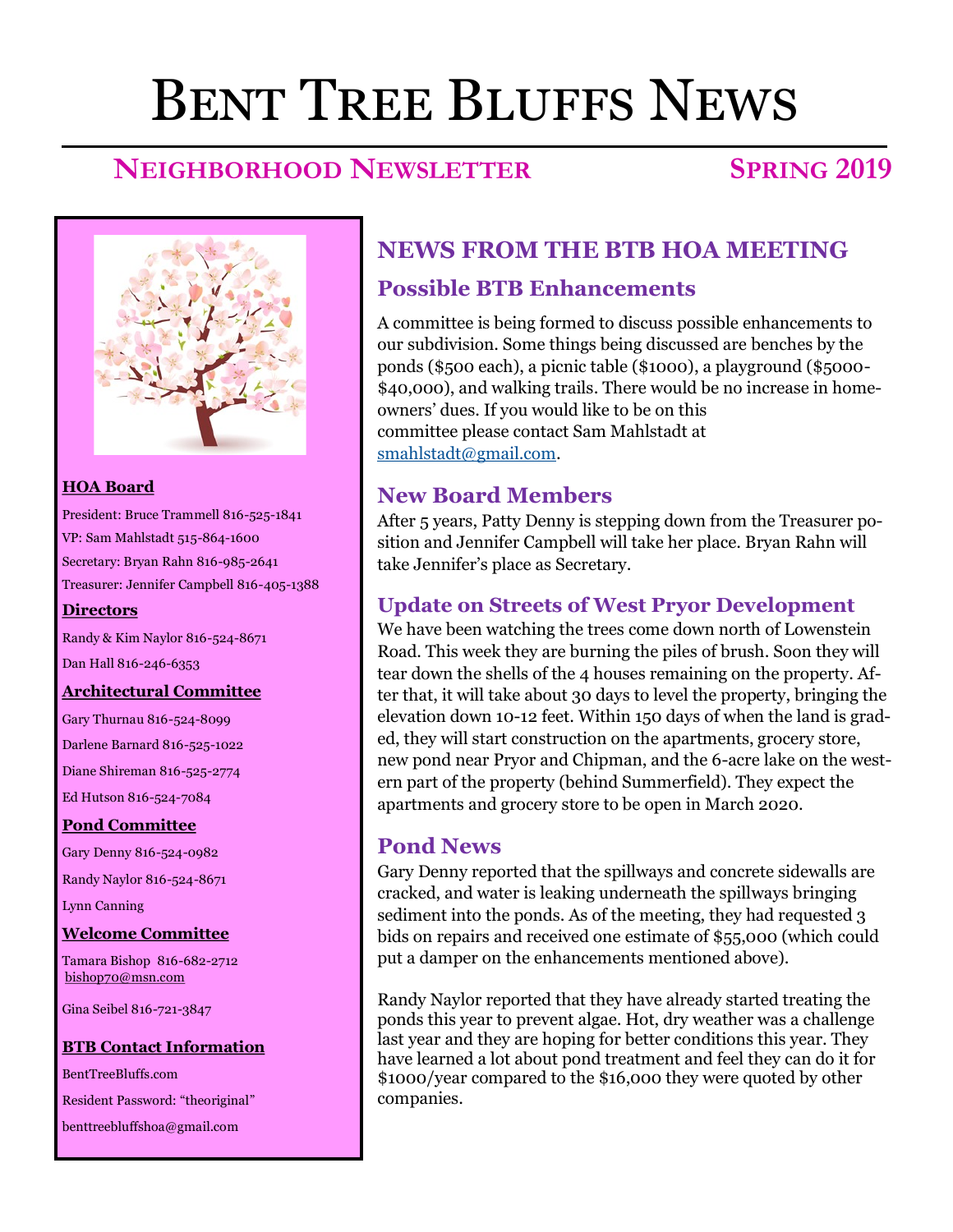#### **Covenant & Code Violation Committee**

Kim Naylor 816-524-8671

Larry Laubach 816-524-0447

#### **Swimming Pool**

Larry & Barbara Reed 816-679-7655

Angie Leonard 816-877-2564

Chip Reach 816-665-4415

Pool phone number 816-524-9493

#### **Neighborhood Social Events Coordinator**

Krista Grubb - krista.grubb@yahoo.com

#### **Neighborhood Website**

Bentreebluffs.com

Ann Yonker 816-525-1938

We are also on Facebook!

#### **Newsletter**

*\*Send updates or awards received to (especially kids of BTB!)* 

Lindsey Velasquez - lcb75980@yahoo.com

### **Helping Hands**

*Volunteer opportunities for neighborly help or common property projects!*

Tamara Bishop bishop70@msn.com

Kim Naylor 816-524-8671

Ann Yonker 816-525-1938

### **Neighborhood Watch**

*To sign up for updates, alerts, or to report any activity.*

Email Bill Morrow at bill.morrow1075@gmail.com

### **Pool News**

The pool committee plans to start the repairs on the coping around the pool and the decking after this season is over. The committee is also looking into increasing access to the pool via an electronic entry method during hours without a life guard, and modifying pool rules accordingly.

#### **Garage Sale**

We will just hold one garage sale this year from Thursday, May 2nd to Saturday, May 4th.

\_\_\_\_\_\_\_\_\_\_\_\_\_\_\_\_\_\_\_\_\_\_\_\_\_\_\_\_\_\_\_\_\_\_\_\_\_\_\_\_\_

## **HOW TO RECYCLE IN LEE'S SUMMIT**

Earth Day was April 22nd and we are learning that we need to take care of this beautiful planet. But what can we do? Probably the most important thing is recycling. Many of us do it, but we do it wrong.

So here are links to recycling tips from our local trash collection companies:

\_\_\_\_\_\_\_\_\_\_\_\_\_\_\_\_\_\_\_\_\_\_\_\_\_\_\_\_\_\_\_\_\_\_\_\_\_\_\_\_\_\_\_\_\_\_\_\_\_\_\_\_\_\_\_\_\_\_\_

[WCA Town & Country](https://wcawaste.com/residential/residential-services/Recycling)

[WM \(Deffenbaugh\)](http://www.wm.com/documents/pdfs/recycle-often-recycle-right.pdf)

[Constable](http://www.constablesanitation.com/request-service/recyclable-material/)

[Republic Services](https://www.republicservices.com/cms/documents/RecyclingGuide1pager.pdf)

[Gravatt Waste Solutions](https://gravattwastesolutions.com/recycling)



# **Upcoming Lee's Summit Events**

Spring Celebration at the Farmer's Market - Sat. May 11th Fourth Fridays Art Walk - Apr. 26, May 24, June 28, July 26 Downtown Days – Fri. to Sun. June 7-9 Sidewalk Sale – Sat. July 20 Christmas in July at Farmer's Market – Wed. July 24 Downtown Movie Night – Thurs. August 8 Fall Open House – Fri. to Sat. August 23-24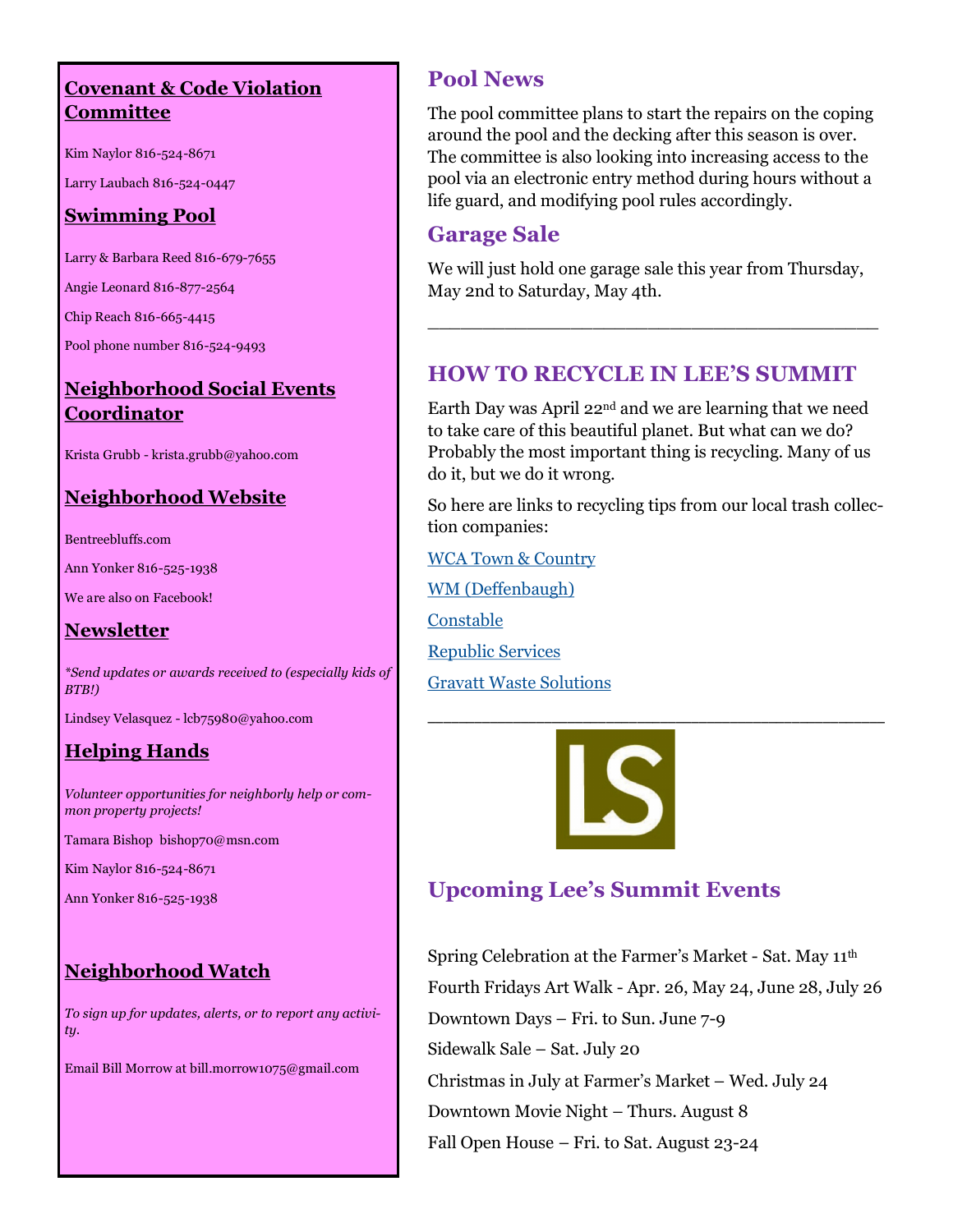#### **SERVICES OFFERED BY BTB KIDS**

#### **YARD WORK/MOWING/SNOW REMOVAL:**

Jacob & Bradley Poletis 816-564-6453 Max Bilton 913-669-2384

#### **BABYSITTING:**

Jessica & Nikki Hartmann 914-6804

Oliva Neidt 554-8340

Delaney Boulden 527-5567

Grace Marshall 554-0093

Madison Whitefield 913-710-4263

Gia Clementi 816-489-5153

#### **PET CARE:**

Katelyn Esry 347-1239

Daniel Worth 246-0207

Delaney Boulden 527-5567

Jessica & Nikki Hartmann 914-6804

Max Bilton 913-669-2384

Brooklyn & Madison Whitefield

913-710-4263

Alaina Pet Sitting and Dog Walking

816-600- 2644

\*A portion of proceeds will be donated to St. Jude's Cancer Research Hospital!

#### **PLANT CARE:**

Daniel Worth 246-0207

Oliva Neidt 554-8340

Madison Whitefield 913-710-4263

Jessica & Nikki Hartmann 914-6804

#### **Complimentary Math Tutoring Services Offered for BTB kids (2nd -10th Grade)**

\_\_\_\_\_\_\_\_\_\_\_\_\_\_\_\_\_\_\_\_\_\_\_\_\_\_\_\_\_

Charles "Chip" Reach, PhD-Engineering

[cdreach@gmail.com](mailto:cdreach@gmail.com)

# BTB Swim Team Makes a Splash!

Many of you may be surprised to know that our little swim team has had a huge impact on the lives of many of our residents. The swim team, a.k.a. Bent Tree Bluffs Stingrays, has been around since the pool opened in 1989 and is a member of the Suburban Swim League of Lee's Summit. They swim against big subdivisions like Winterset, Raintree, New Longview and two Lakewood teams. We have the smallest team in the league. Last year we had 40 swimmers from BTB, 3 grandchildren of BTB residents, and 16 swimmers from surrounding neighborhoods. Kids ages 5-18 that live within the boundaries of Cedar Creek Elementary and don't live in Winterset may swim on our team.

Families of current swim team members will tell you that joining the swim team has helped them feel part of the community. Vanessa Allen (on High Point) said her family moved here in April of 2016. She had high praise for the Welcoming Committee who told her about the swim team which they immediately joined. When asked whether being on the swim team helped her kids make friends she said, "That's who all their friends are!" She is glad that we welcome grandchildren of residents because the 3 grandkids on our team happened to be friends from the Underwood Elementary area where they used to live. Vanessa also enjoys going to the meets where she can meet other families and become more comfortable knowing who her kids are hanging out with. She says being a volunteer at the meets has been the best way to get to know other parents.

Felton and Tamara Bishop's (Silver Ridge) son, Seth, joined the team when they moved into the neighborhood as he was going into second grade. He didn't even know how to swim when he started, but he quickly became a fan—and a friend of Logan Neal. Now Seth and Logan are on the LS North High School team and they have both taken jobs as lifeguards at the BTB pool this summer! The Bishops love attending the meets. "It's like a big family neighborhood picnic, lots of fun even for the grownups," says Tamara.

James and Rubi Herrera (Silverthorn) have three children on the Stingrays, 13-year old twins Jose and Rosalia and 11-year old Andrea. They moved to the neighborhood in 2007 when they were quite busy with their three small children, so it took them a while to even make it to the pool. They decided to have their kids join the team because they needed to learn how to swim and because the team needed more swimmers. James says it's cool to watch the companionship of the kids walking up to the pool together. "Best thing of all is that it has helped the 3 of them stay in shape."

The Stingrays are touching the lives of the current members, but